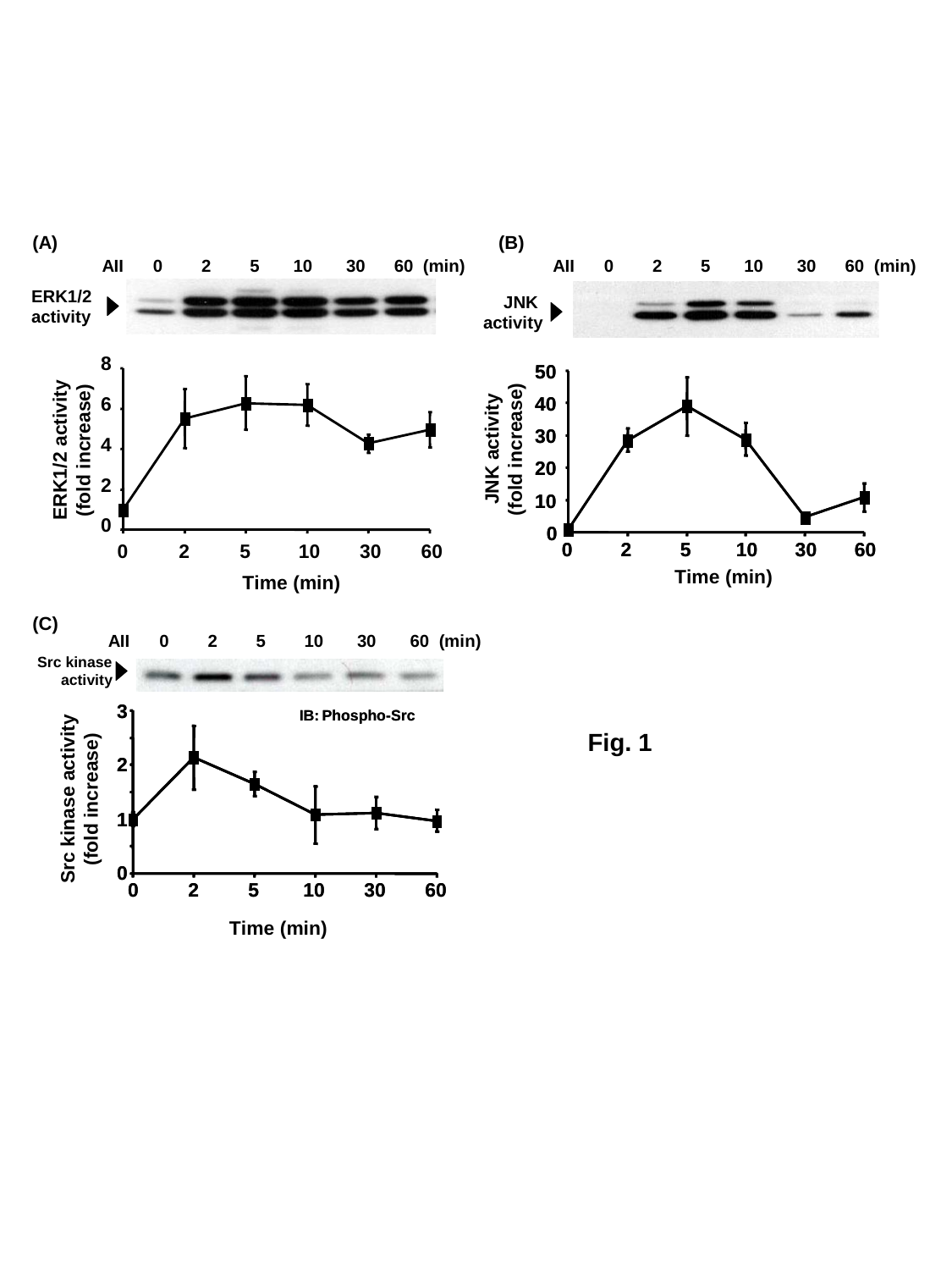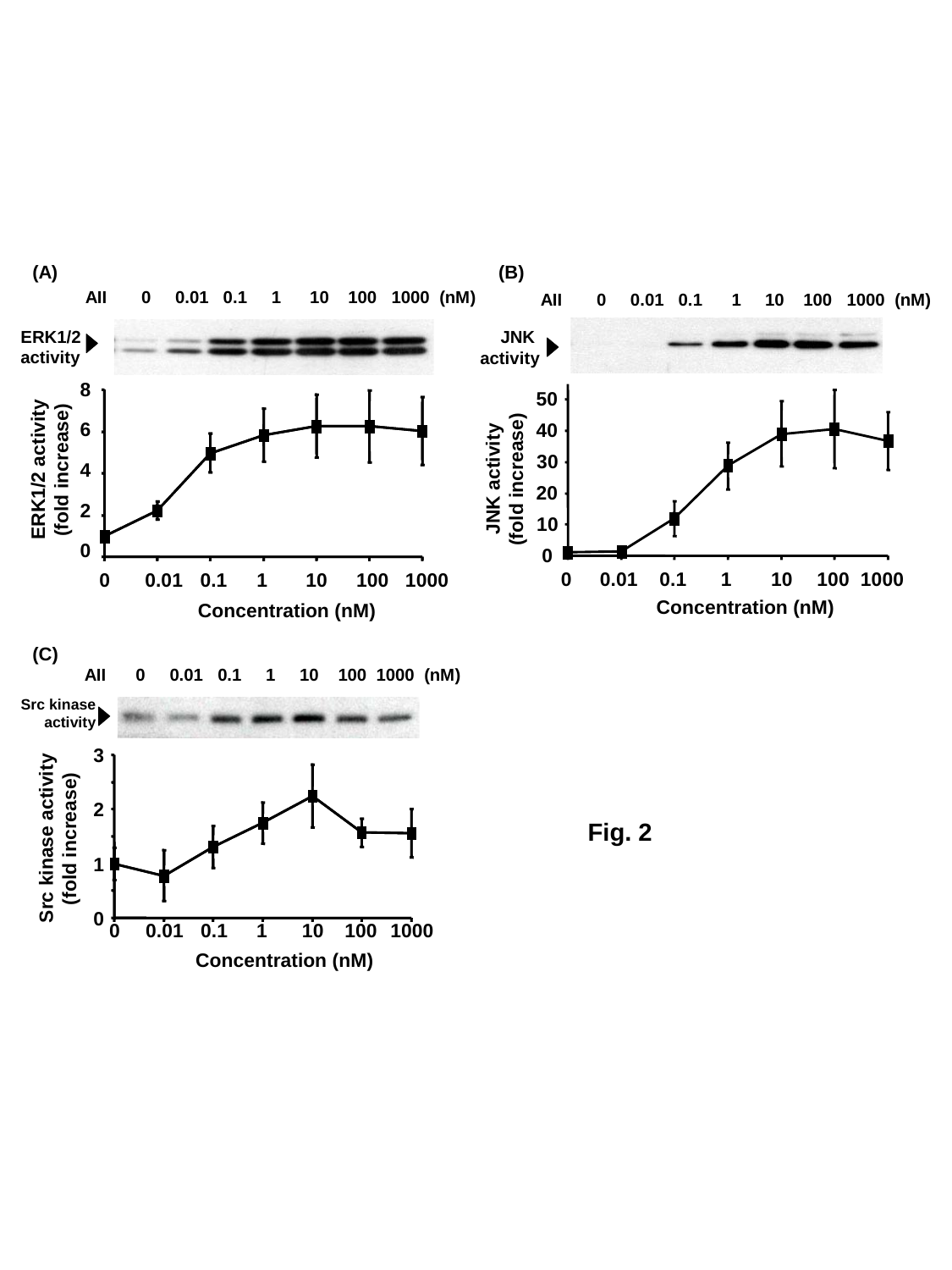



**Fig. 3**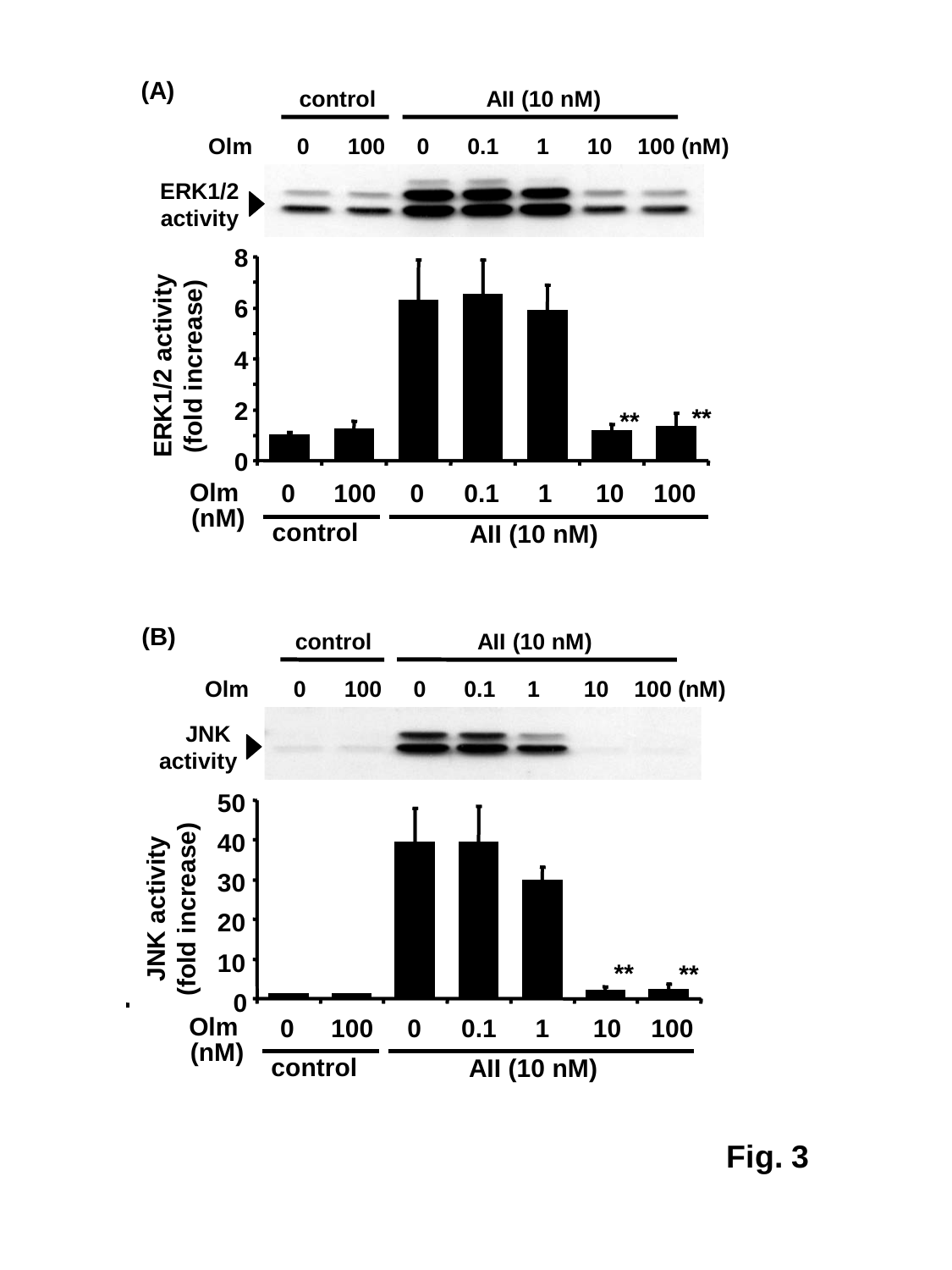



**Fig. 4**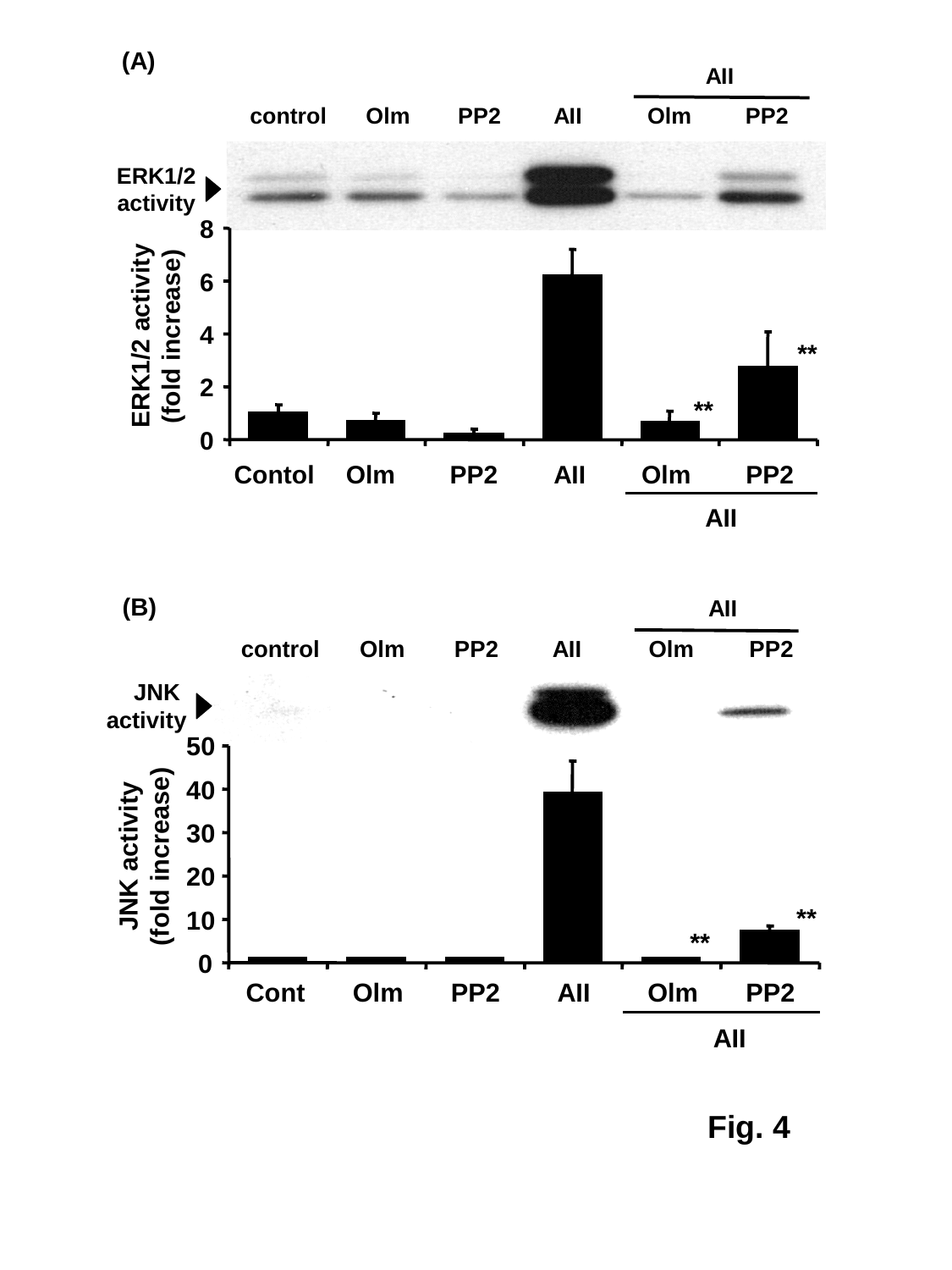



**+ Olm (100 µM)**